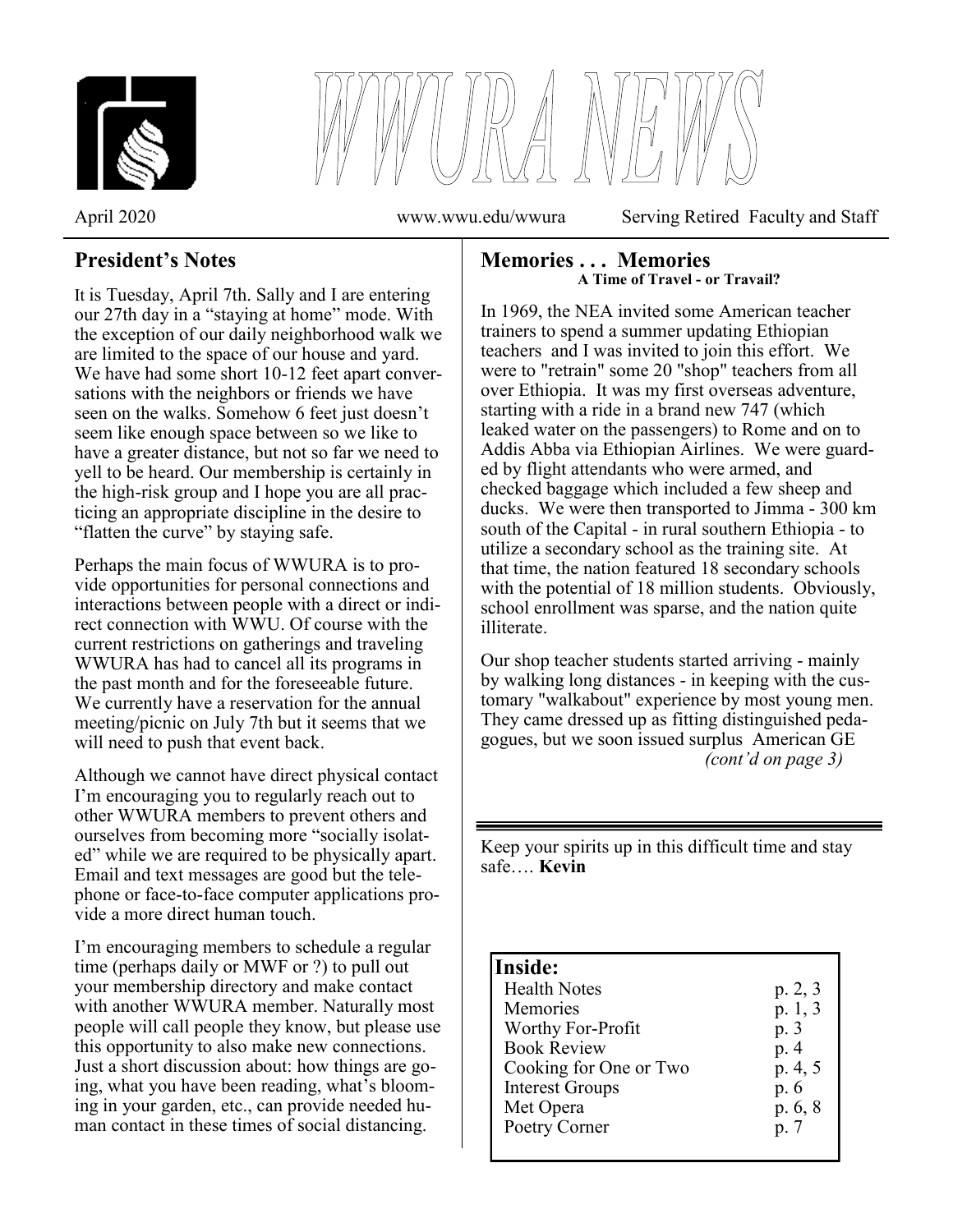# **April 2020 Health Notes by Evelyn Ames Benefits of Art Events to Health**

Art activities (theater, museums, opera, and concerts) are classified as "multimodal" health interventions. They combine multiple psychological, intellectual, physical, social, and behavioral factors with an intrinsic aesthetic motivation to engage. "By nature, human beings are creative, and we enjoy immersing ourselves in an array of artistic endeavors. After all, if we didn't, we wouldn't have museums, art galleries or graffiti on subway cars. But scientists have delved into art's value from an evolutionary perspective, and research suggests that art and artistic activities may actually be a key to a longer life expectancy."

A long-term study in England explored the association between different frequencies of arts engagement and mortality in adults aged 50 years and older. The follow-up period was 14 years. The researchers considered a comprehensive list of covariates, including demographics, socioeconomic status, health conditions, behaviors, cognitive state, and other social and civic engagement. A major question asked: is there is a strong theoretical rationale that underlies the hypothesis that arts engagement could be linked to people's chance of survival? That is, do people live longer if they are engaged in art events?

The premise of the study suggested that arts engagement may be 'linked to longevity by alleviating chronic stress and depression, providing emotional, cognitive, and social coping resources that support the biological regulatory systems and behavioral choices. "Arts engagement is also known to enhance social capital, which builds individual and collective resources and to reduce loneliness, which is associated with mortality." Arts engagement can support cognitive reserve and promote empathy, social perception, and emotional intelligence, which are all linked to a greater chance of survival.

The research suggests that "arts engagement could help reduce sedentary behaviors, which are well established predictors of cardiovascular health and immune function and might also reduce risk taking behaviors. Arts engagement is linked to a greater sense of purpose in life, which is itself associated with better immune function and healthier behaviors. Further, creativity and imagination, which are an intrinsic part of artistic engagement, have been linked to increased chance of survival across the evolution of our species."

Other studies have shown that participating in art events increases blood circulation to the brain's reward center and are found to provoke the release of reward neurochemicals such as dopamine. Creative interpretations may help us better plan and prepare for our future. "Artistic activities encourage emotional expression, which veritably promotes better emotional and mental well-being. Any of these (or all of them) may contribute to art's impact on a longer life expectancy."

It appears that the process of simply engaging in art events is enough to promote a longer life expectancy. What if our health care providers prescribed participation/engagement in arts events (art museums, opera, concerts, and theater)? Source: British Medical Journal https://doi.org/10.1136/bmj.16377 Ĭ

With our current self-quarantine recommendations/mandates, web sites of several art museums readers might find interesting. Currently, the ones selected do not require membership or cost to view (at least as of the end of March). Also, check out the Smithsonian in DC.

[https://www.pri.org/stories/2020](https://www.pri.org/stories/2020-03-19/5-museums-offering-virtual-art-while-you-re-quarantined)-03-19/5-museums-offering-virt[u](https://www.womenshistory.org/exhibits/women-nasa)al-art-while-you-re-quarantined [https://www.womenshistory.org/womens](https://www.womenshistory.org/womens-history/online-exhibits)-history/online-exhibits

[https://www.womenshistory.org/exhibits/women](https://www.womenshistory.org/exhibits/women-nasa)-nasa (these are the women highlighted in Hidden Figures)

<https://www.museothyssen.org/en/collection> (Thyssen-Bornemissza in Madrid) Next to it is the Sofia Reina which shows Picasso's Guernica

[https://www.tripadvisor.com/Attraction\\_Review](https://www.tripadvisor.com/Attraction_Review-g187443-d191199-Reviews-Museo_De_Bellas_Artes_De_Sevilla-Seville_Province_of_Seville_Andalucia.html)-g187443-d191199-Reviews-

Museo De Bellas Artes De Sevilla-Seville Province of Seville Andalucia.html (Museo De Bellas Artes De Sevilla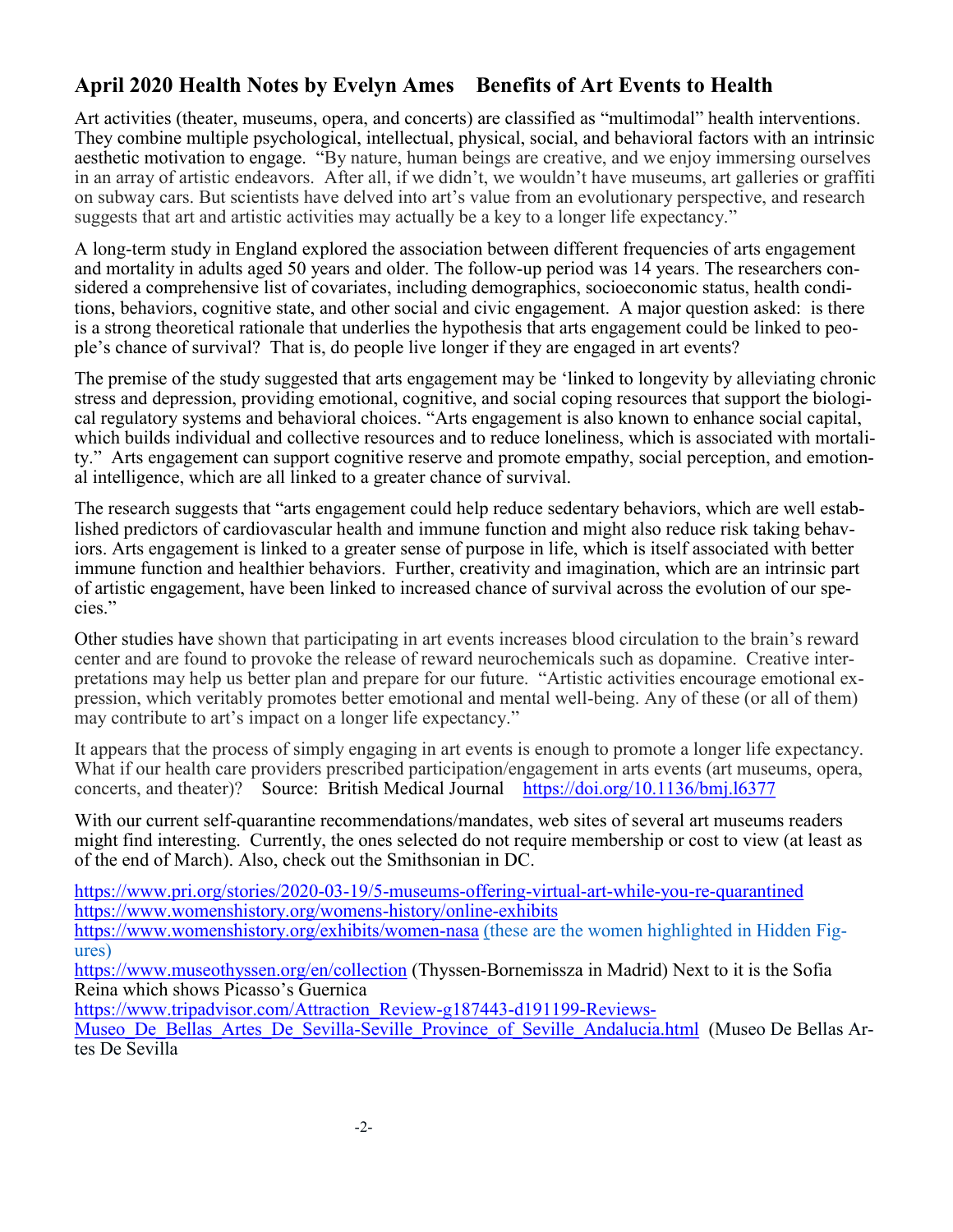# **Health Notes,** cont'd

The Barnes Collection in Philadelphia [https://www.barnesfoundation.org/whats](https://www.barnesfoundation.org/whats-on/collection)-on/collection [https://www.tripadvisor.com/Attraction\\_Review](https://www.tripadvisor.com/Attraction_Review-g187219-d243577-Reviews-Musee_National_Fernand_Leger-Biot_French_Riviera_Cote_d_Azur_Provence_Alpes_Cote_d.html)-g187219-d243577-Reviews-Musee National Fernand Leger-Biot French Riviera Cote d Azur Provence Alpes Cote d.html Maeght Museum: [https://www.tripadvisor.com/Attraction\\_Review](https://www.tripadvisor.com/Attraction_Review-g187240-d229451-Reviews-Fondation_Maeght-St_Paul_de_Vence_French_Riviera_Cote_d_Azur_Provence_Alpes_Cote_d.html)-g187240-d229451-Reviews-Fondation\_Maeght-St\_Paul\_de\_Vence\_French\_Riviera\_Cote\_d\_Azur\_Provence\_Alpes\_Cote\_d.html  $(Giacometti \, sculptures)$ .

## **Memories,** *cont'd from page 1*

uniforms so we could address the tasks we were planning to use as training props. For example, we taught welding by repairing 200 broken desks, ceramic by bricklaying additional classrooms, wiring by hooking up an idle water pump which serviced the whole school, shop planning by remodeling four shop classrooms, and replacing hundreds of broken window panes. At first, the teachers were shocked that they could be asked to work with their hands, but soon entered in with energy. Unique problems arose: the delivery of cement and plywood via bicycle, the thievery of monkeys who stole wood form the lumber room, and school closure so all could attend a hanging in the public market. Payday for our student-teachers involved dealing single dollar bills out of a paper bag until the ran out - much to the dismay of the underpaid recipients.

As distinguished visitors, we were invited to the Jubilee Palace to attend the 65th birthday of Emperor Haile Selassie where we were served fancy drinks, raw beef from half carcasses swing from the shoulders of bare-chested couriers, and observed by windows full of hungry locals. We discovered that taxi rides to the party cost more going than coming, because going was uphill and the return trip was downhill. The major glitch to the party was that the guest of honor did not show up.

At the end of the eight week program, we departed, leaving a school much repaired and functional. We also arranged for several of the attendees to enroll at WWU the following summers. One such Western enrollee later became the Ethiopian Minster of Industry. During his time at Western, he entertained a remarkable guest: Marta Tekle Wold who later became the Ethiopia's first woman Senator and now heads a large K-12 school in that country.

As a retiree, one is supposed to revel in memories of old times, and surely my 1969 visit to Ethiopia has provided much fodder for that effort.

**- Sam Porter**

# **Worthy For-Profit—The Skagit Tulip Festival**

Now that we are all sheltering in place, the Skagit Tulip Festival, usually held this week, is cancelled, and our treasured tulip growers are being hit hard. Perhaps this would be a good time to consider sending flowers, maybe even tulips, to friends and family who are shut-ins, in nursing facilities, or in hospitals. We might also consider sending flowers to our treasured health care providers, maybe to hospital wards. We could do worse. We might also at this time of special need remember those worthy non-profits that provide basic necessities—like the **Bellingham Food Bank,** the **Lighthouse Mission, Lydia Place,** etc., etc.

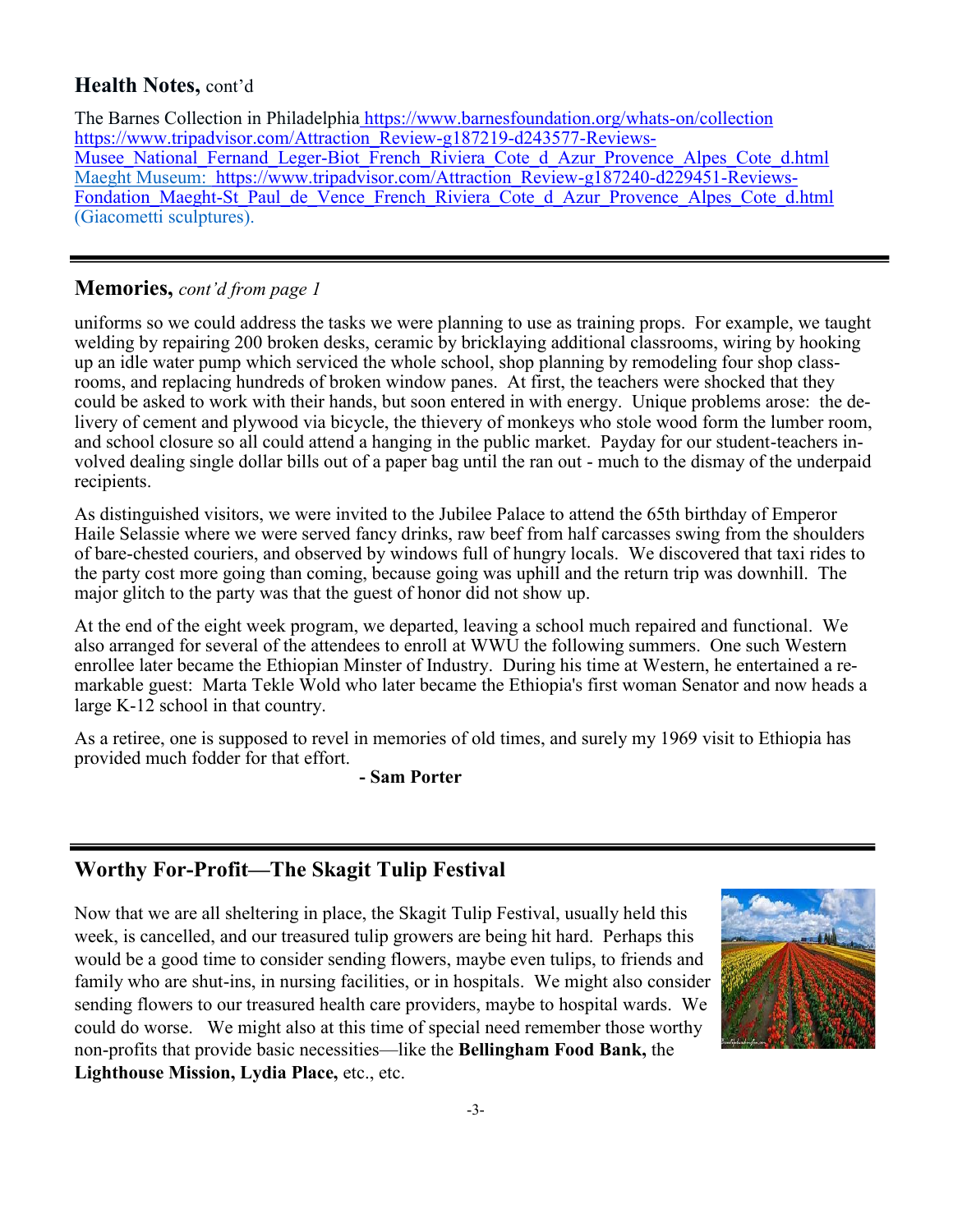### **Book Review**

### *American Dialogue* **by Joseph Ellis: a Review**

Here is a book for out time. Joseph Ellis, a distinguished historian of our nation's founding, inspects the discussions and arguments—"dialogues"—that our "founding brothers" had with and among themselves about the salient issues of their day—which turn out to be some of the salient issues of ours. Among others, the issues are race, federal/state balance, the nature of our constitution, the balance between commercial and agrarian society,. Ellis organizes his book with chapters on "then" and "now."

His best chapters focus on "then." His understanding of the 4 year epistolary dialogue between John Adams and Thomas Jefferson is perhaps the most compelling. Jefferson, ensconced at Monticello with its multitude of slaves , saw ("dreamt" might be a better word) an idyllic agrarian future for America with a natural aristocracy. Clear-eyed John Adams maintained that "property" would inevitably produce a commercial society with economic disparity and an oligarchic top tier. As Ellis notes, Adams was right. He cites the Gilded Ages of the late  $19<sup>th</sup>$  century and of our own time.

On race, our founding brothers, many of them slaveowners, finessed the issue of slavery, which it took the Civil War to decide, followed by Jim Crow, the civil rights movement of the 60s, and our current difficult state of affairs. In Ellis's narration, Jefferson does not come out well.

On the role of government and the nature of our constitution, Ellis pays particular attention to James Madison, who played a major role at the Constitutional Convention and in effect wrote the Bill of Rights. Madison morphed from being a strict Federalist to upholding a federal/state balance and understood the Constitution to be a "living document." In his "now" chapter, Ellis takes on the "originalist" school of constitutional interpretation, finding it disingenuous in claiming to be objective while veiling its conservative political agenda. In particular, Ellis excoriates Antonin Scalia's majority opinion in Heller, the Second Amendment case in which the Supreme Court newly found the right to bear arms to be an individual right. Ellis has harsh words for Scalia and his Heller opinion.

There is more. Ellis laments that the vigorous debates, arguments, dialogues our founding brothers had are no longer easily available, largely because one side no longer fully honors facts.

**- Bob McDonnell**

#### **COOKING FOR ONE (OR TWO)** Suzanne Krogh

Not long ago, although given recent news it seems like a lifetime, a group of WWURA singles were discussing the challenges of cooking for one. Almost all recipes, we agreed, are designed for four or six or, on rare occasions, for two. We also agreed that it might be fun, maybe even helpful, to include recipes-for-one in the *WWURA Newsletter*. Now that we are all housebound for a while, it seems like the right time for it. It might even help us keep busy and happily fed. And since we're all at home, we should also include instructions for couples.

As volunteer to head this project, I will be more of a coordinator than an all-knowing expert. Thus, I'm looking forward to having *Newsletter* readers submit recipes-for-one (or two) that they have found successful. Please email them to me at [slkrogh@wwu.edu.](mailto:slkrogh@wwu.edu)

This first recipe comes from my upbringing in Miami, back when Florida really was a southern state, and a rural one at that. Shrimp and cheese grits is a brunch specialty, but it also makes a nice light supper. With a side salad, and maybe some garlic toast, you'll have a balanced meal.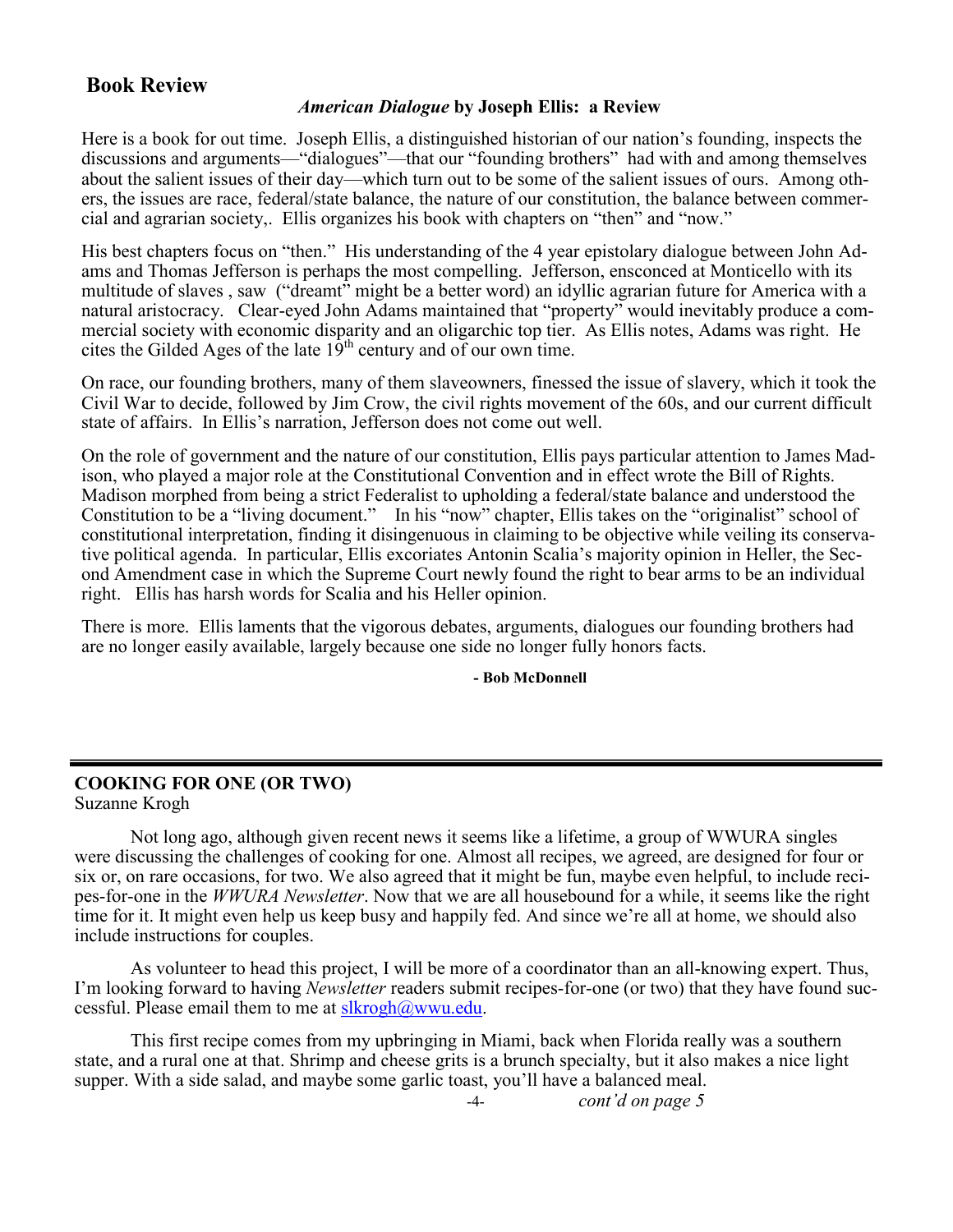### **Cooking for One or Two,** cont'd

All the ingredients can be found at your neighborhood Haggen. The quick grits are shelved next to the oatmeal. The hot sauce is alongside the ketchup; for an authentic southern experience, choose Tabasco. From the butcher counter, choose whatever shrimp looks the tastiest and/or best priced; for less labor, choose already peeled.

#### **For a Simpler Recipe:**

You are stuck at home with time to do some real cooking. However, if this two-part recipe seems like too much trouble: just make the cheese grits; fry a few slices of bacon, and drape them artistically on top.

#### **SHRIMP & CHEESE GRITS FOR ONE For two people, just double the amounts**

#### **Ingredients**

For the grits: 1/4 cup uncooked "quick" grits 1 cup water salt & pepper 1 tablespoon butter  $\frac{1}{2}$  cup shredded sharp, or extra-sharp, cheddar cheese hot sauce to your taste (Start with just 2 drops)

For the shrimp:

 $\frac{1}{4}$  pound raw medium shrimp (a little less if you buy already peeled shrimp)

2 slices bacon, chopped

1 teaspoon lemon juice 1 tablespoon chopped fresh parsley

 $\frac{1}{4}$  cup chopped green onions

#### **Instructions**

For the grits: Bring the water and salt to a boil; slowly stir in grits. Cover the pan and reduce heat to low. Cook for 6 or 7 minutes, stirring from the bottom a couple times. Remove from the heat and add the butter, hot sauce, and cheddar. Stir until the cheese melts.

For the shrimp:

Fry the bacon until it's as crispy as you like it. Drain on a paper towel.

Peel and devein the shrimp; add them to the bacon grease.

Add the lemon juice, parsley and onions.

On medium heat, saute' everything together for 3-4 minutes, until the shrimp turns pink.

#### **To serve:**

Place the grits in a flat bowl or on a plate. Mix the bacon with the shrimp ingredients and spoon on top of the grits. Sprinkle some more parsley over the top.

-5-

Place the grits in a flat bowl or on a plate. Mix the bacon with the shrimp ingredients and spoon on top of the grits. Sprinkle some more parsley over the top.

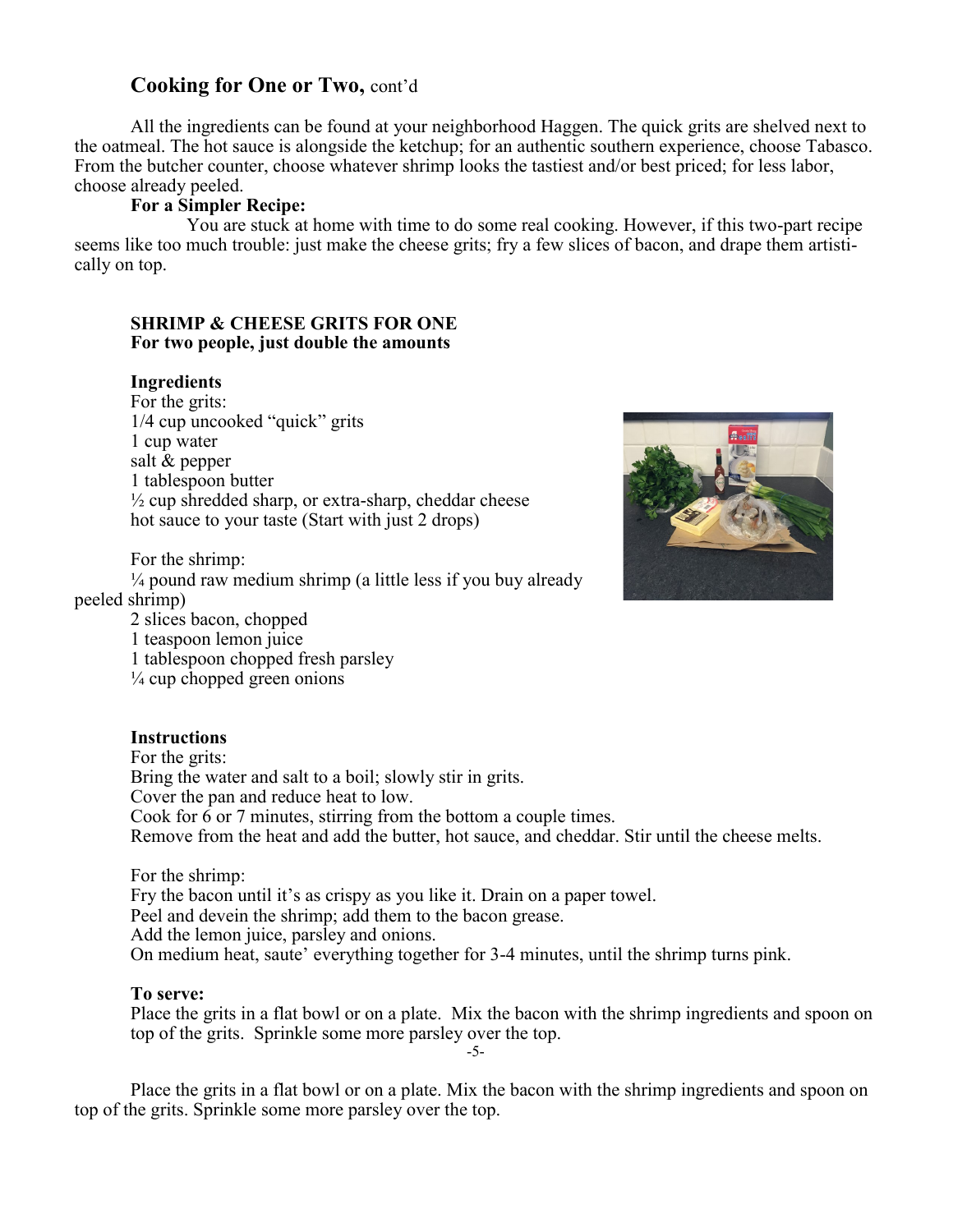### **APRIL 2020 INTEREST GROUPS**

If you are interested in one of the groups please call or email the contact person. Given the "stay at home" order, these groups are not currently meeting in person. Check with the contact person to see if they are finding other ways of staying in contact with each other.

**BOOK GROUP**--Donna Moore, 360-733-5769 dfmoore12@gmail.com

This group has chosen the following books to read.  *The Library Book* by Susan Orlean.  *Persuasion* by Jane Austen.  *A Moment of Lift* by Melinda Gates  *Where the Crawdads Sing* by Delia Owens  *A Woman of No Importance* by Sonia Purnell  *Pilgrimage to Eternity* by Timothy Egan

**INFORMAL DINING—Stephen Hutchens, 360-483-6873 sphutchens@yahoo.com.** Dinners have been cancelled. Hopefully they can begin again in the Fall.

**OPERA GROUP--Evelyn Ames, 360-734-3184, evelyn.ames@wwu.edu** Contact Evelyn for more information. See **Nightly Met Opera Streams** below.

**WRITER'S GROUP -** Troy Faith Ward, 425-299-4924, troyfaithward@gmail.com. Meets twice a month. The groups are kept small so there is time for reading and critiquing each other's work.

A second writing group has started and is accepting new members. Meets twice a month. Call Howard Evans, 360-650-9724, barbandhoward@comcast.net if interested.

# **Nightly Met Opera Streams**

During this extraordinary and difficult time, the Met hopes to brighten the lives of our audience members even while our stage is dark. Each day, a different encore presentation from the company's *Live in HD* series is being made available for free streaming on the Met website, with each performance available for a period of 23 hours, from 7:30 p.m. EDT until 6:30 p.m. the following day. The schedule will include outstanding complete performances from the past 14 years of cinema transmissions, starring all of opera's greatest singers.

The streams are also available through the Met Opera on Demand apps for Apple, Amazon, and Roku devices and Samsung Smart TV. To access them without logging in, click "Browse and Preview" in the apps for connected TV, and "Explore the App" on tablets and mobile devices.

**Week 5**

**[Supplementary content—including synopses, articles, and more—is available here.](https://www.metopera.org/link/72c590934d4f44d3b67cd89c2045ee94.aspx)** Monday, April 13 **[Dvořák](https://www.metopera.org/link/8601ccf66b394032b83d5776cab34177.aspx?upc=811357017166)'s** *[Rusalka](https://www.metopera.org/link/8601ccf66b394032b83d5776cab34177.aspx?upc=811357017166)* Starring Renée Fleming and Piotr Beczała, conducted by Yannick Nézet-Séguin. From February 8, 2014. Tuesday, April 14 **[Mussorgsky](https://www.metopera.org/link/8601ccf66b394032b83d5776cab34177.aspx?upc=811357013939)'s** *[Boris Godunov](https://www.metopera.org/link/8601ccf66b394032b83d5776cab34177.aspx?upc=811357013939)* Starring René Pape, conducted by Valery Gergiev. From October 23, 2010. Wednesday, April 15 (*cont'd on page 8*)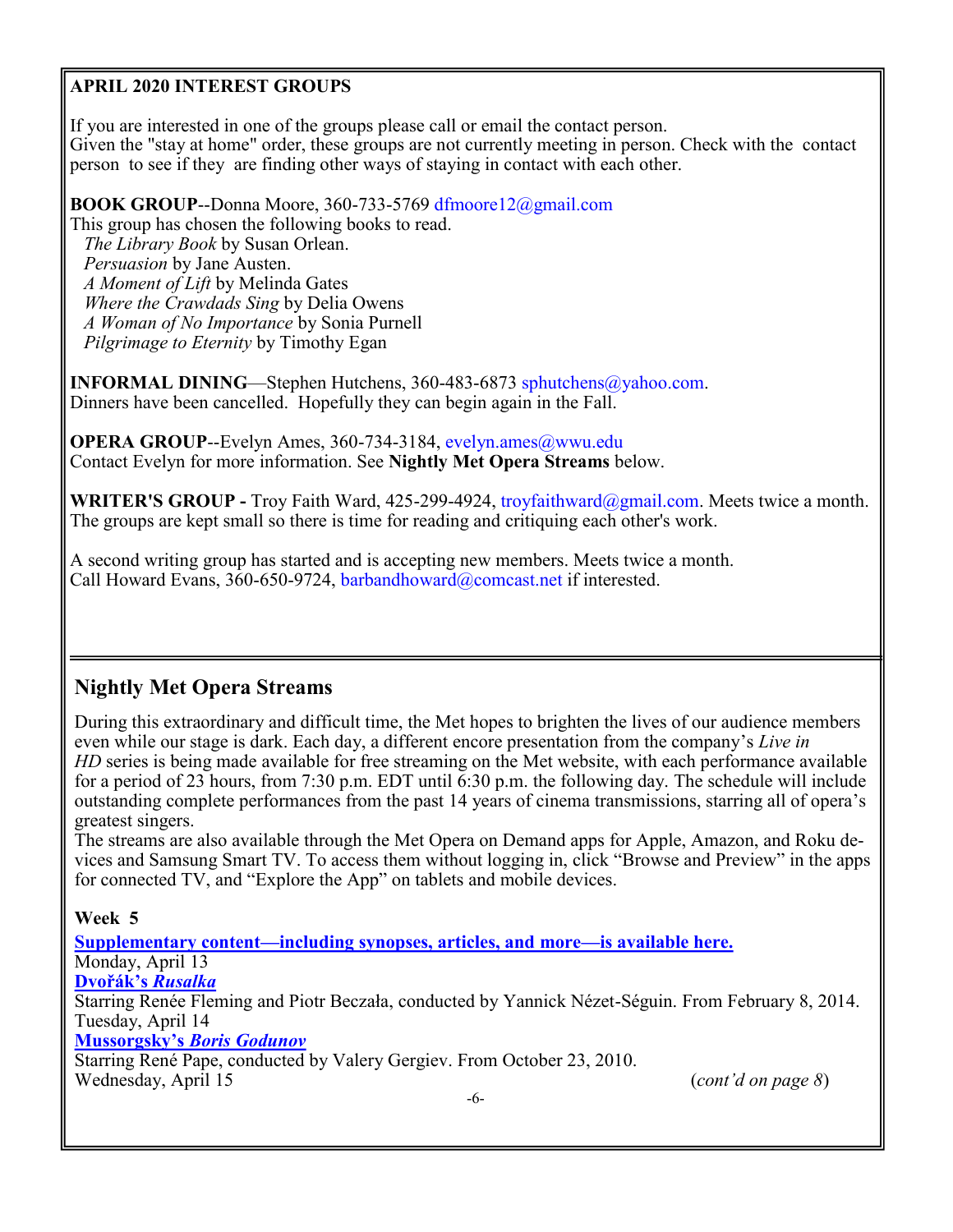### **Poetry Corner**

#### **The Pangolin's Cry Heard 'Round the World**

The tiny pangolin from Africa Showed up sometimes In a wet meat market in Wuhan

Men fancied its wee scales, Which sparkled like sequins. Its meat they found a treat.

Beside the dogs, cats, fish and birds, Mysterious medical remedies and cures, It was just a morsel, an obscure treat.

Unknown to the outside world.

One day this pangolin had met a bat, Who passed on its special germ. 'Twas the COVID-19 virus, akin to SARS.

This pangolin left the market to become a snack, Or perhaps a cure. Releasing to Wuhan, then on to China Its virus, causing panic and fear.

Helped by trains, ships and planes, coughs, sneezes and crowds, The germ passed through countries, cities, neighborhoods too, Swiftly it spread on silent wings.

Through the world.

Transportation stopped; borders were closed. Businesses shut down, hospitals full, Peoples were quarantined, others stayed home.

The stock market fell, the economy stricken. Schools were closed, all events canceled. Uncertain and anxious, everyone frightened.

How long would they have to stay home? How would the mortgage, the rent be paid? No one knew when it would end.

All from one tiny pangolin, obscure and unknown, Who loosed a strange germ that flew all about. And thus the cry of the pangolin was heard

Throughout the world.

**Lynne Masland– 2019**